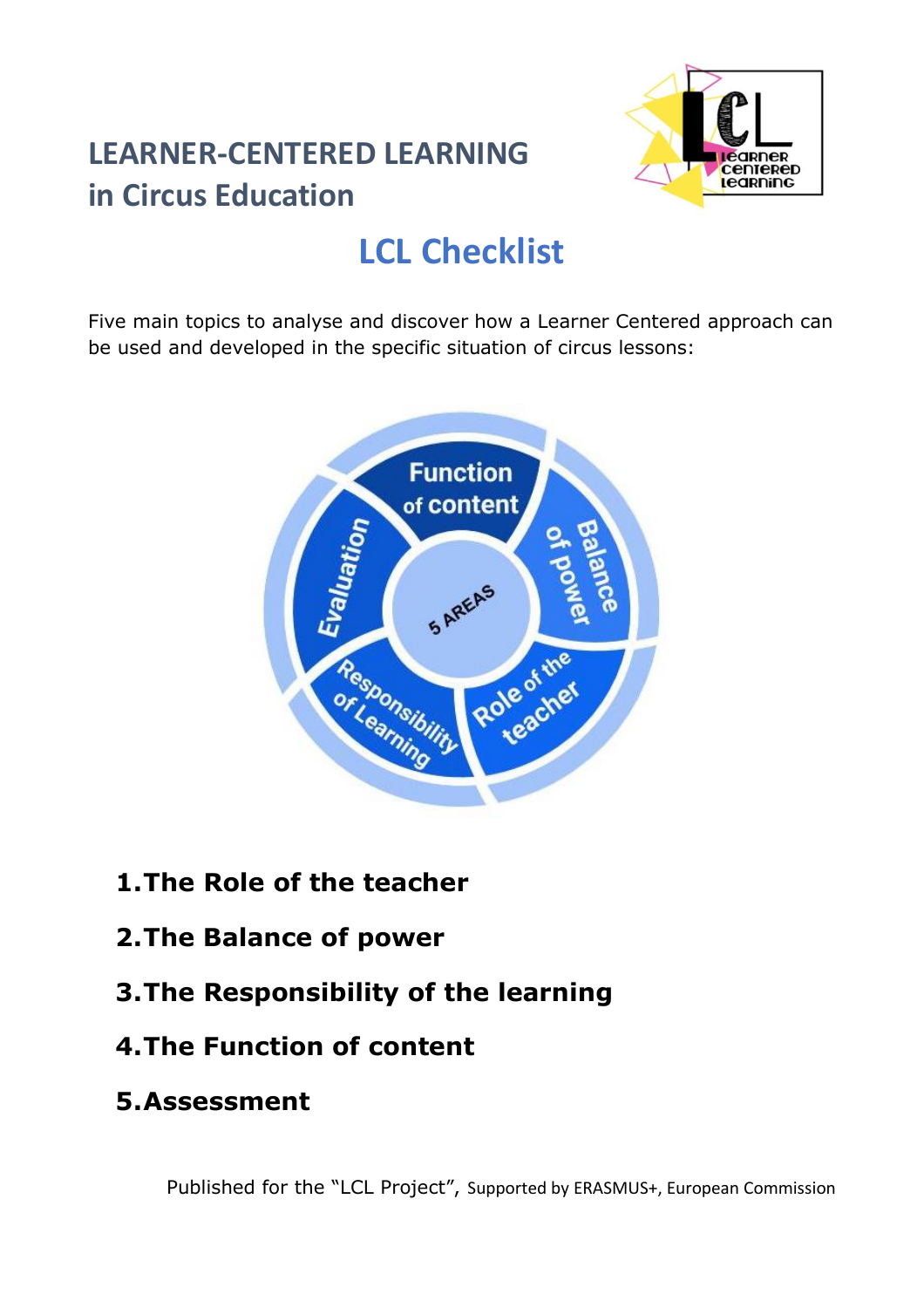

#### **Role of teacher**

- $\Rightarrow$  Have I tried to be aware of the 3 teaching styles: clown, nurse, police;
- $\Rightarrow$  Have I tried to be aware of the 3 facilitating styles: professor, animator, model;
- $\Rightarrow$  Have I used the 3 different channels to lead and transmit content: Visual, Auditory, Kinesthetic;
- $\Rightarrow$  Have I used the 3 different modes of communication: verbal, nonverbal, para-verbal;
- $\Rightarrow$  Am I aware of the diversity in the group;
- $\Rightarrow$  Have I tried to reduce the gap between what I'm saying and what learners understand (find out about the students individual understanding of the world);
- $\Rightarrow$  Have I brought the students into the HERE and NOW;
- $\Rightarrow$  Have I checked the class's coherence with the long-term plan?

#### **Balance of power**

- $\Rightarrow$  Have I used a more active or directive pedagogy; in the exercises, in the lesson as a whole and in the long-term plan;
- $\Rightarrow$  How much freedom have I given the participants within the frame of my instructions;
- $\Rightarrow$  How much and what can they choose, transform or propose;
- $\Rightarrow$  How functional to technical skills development, is the frame of freedom I have given to the students;
- $\Rightarrow$  Have I designed tasks so students can discover ideas for themselves;
- $\Rightarrow$  Have I been flexible enough to let students reach conclusions I had not considered;
- $\Rightarrow$  Have I encouraged students to learn from each other (peer learning);
- $\Rightarrow$  Have I given enough extra resources to go deeper in the learning process;
- $\Rightarrow$  Have I given enough freedom to the students without losing control of the class and the learning objectives?
- $\Rightarrow$  Have I tried to pay attention to the balance of the power between the students?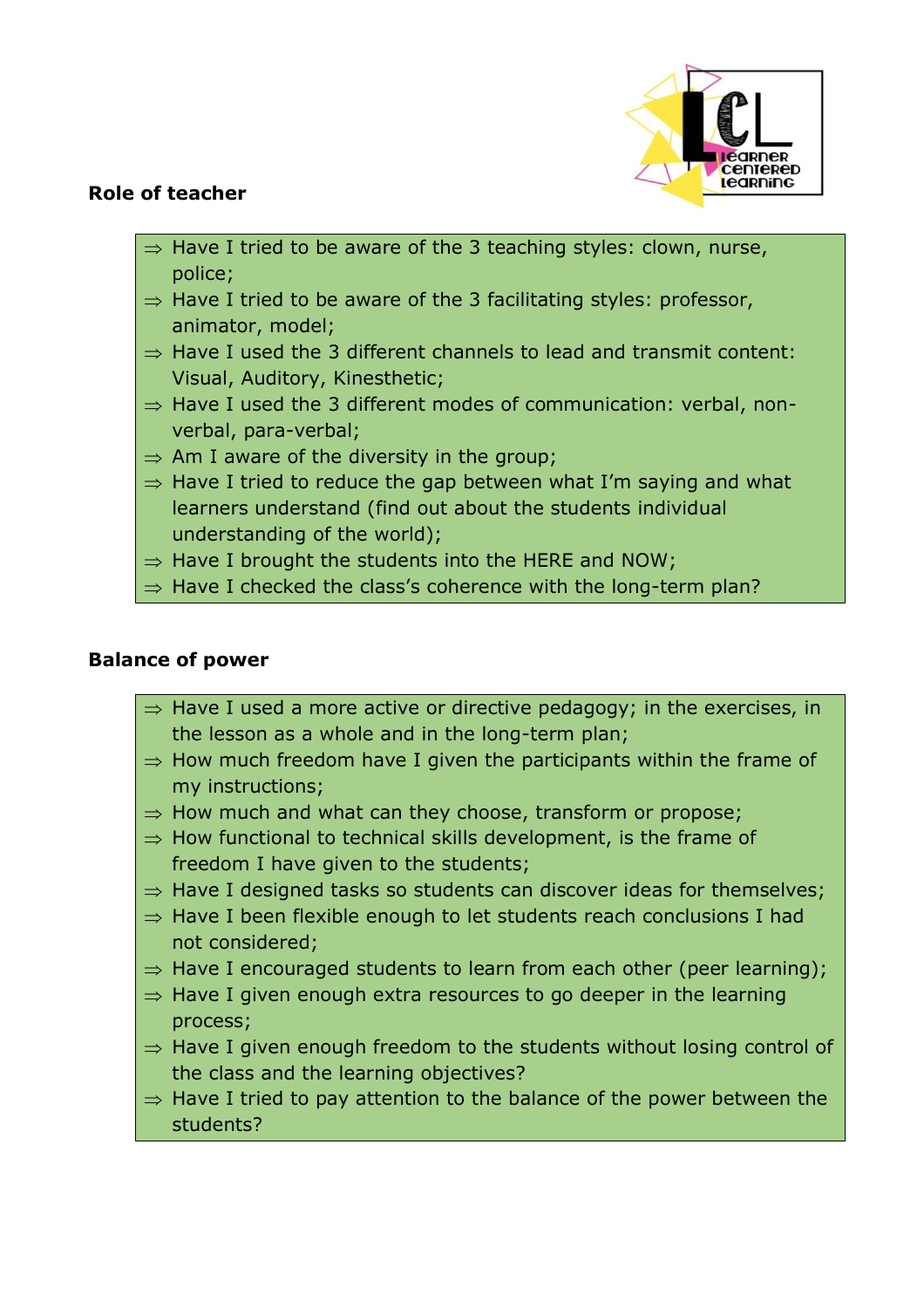

#### **Function of Content**

- $\Rightarrow$  Have I given the students tools to learn by themselves;
- $\Rightarrow$  Have I left enough space in the instruction, to allow the learners to fill it and find solutions themselves;
- $\Rightarrow$  Have I tried to develop competencies, as well as skills;
- $\Rightarrow$  Is the proposal stimulating enough to motivate the group;
- $\Rightarrow$  Does the proposal challenge the learner's creativity;
- $\Rightarrow$  Have I used games to motivate the group, encourage the physical preparation and develop expression and self-trust;
- $\Rightarrow$  Have I created stimulating challenges for the students;
- $\Rightarrow$  Have I used techniques or exercises to get the students into a flow state? (Flow Model);
- $\Rightarrow$  Have I tried to follow the "Obliquity" method in the proposed exercises;
- $\Rightarrow$  If I have used competition, was it multidimensional enough (more than one area, such as; strength or elegance or creativity) and "multidirected" (with others, teams, groups or myself);
- $\Rightarrow$  Have I proposed emotionally safe competitive elements to avoid frustration and to increase cooperation?

### **Responsibility for the Learning**

- $\Rightarrow$  Have I given tools to empower the students learning skills and to function as independent, autonomous learners;
- $\Rightarrow$  Have I encouraged peer-learning;
- $\Rightarrow$  Have I created a problem-solving setting;
- $\Rightarrow$  Have I created individual learning paths;
- $\Rightarrow$  Have I left space for them to choose strategies, paths, goals and skills to develop;
- $\Rightarrow$  Have I encouraged students to be in the here and now, aware and concentrated;
- $\Rightarrow$  Have I worked to create a culture of self-discipline, dialogue, feedback and active listening between all students and between the students and teachers;